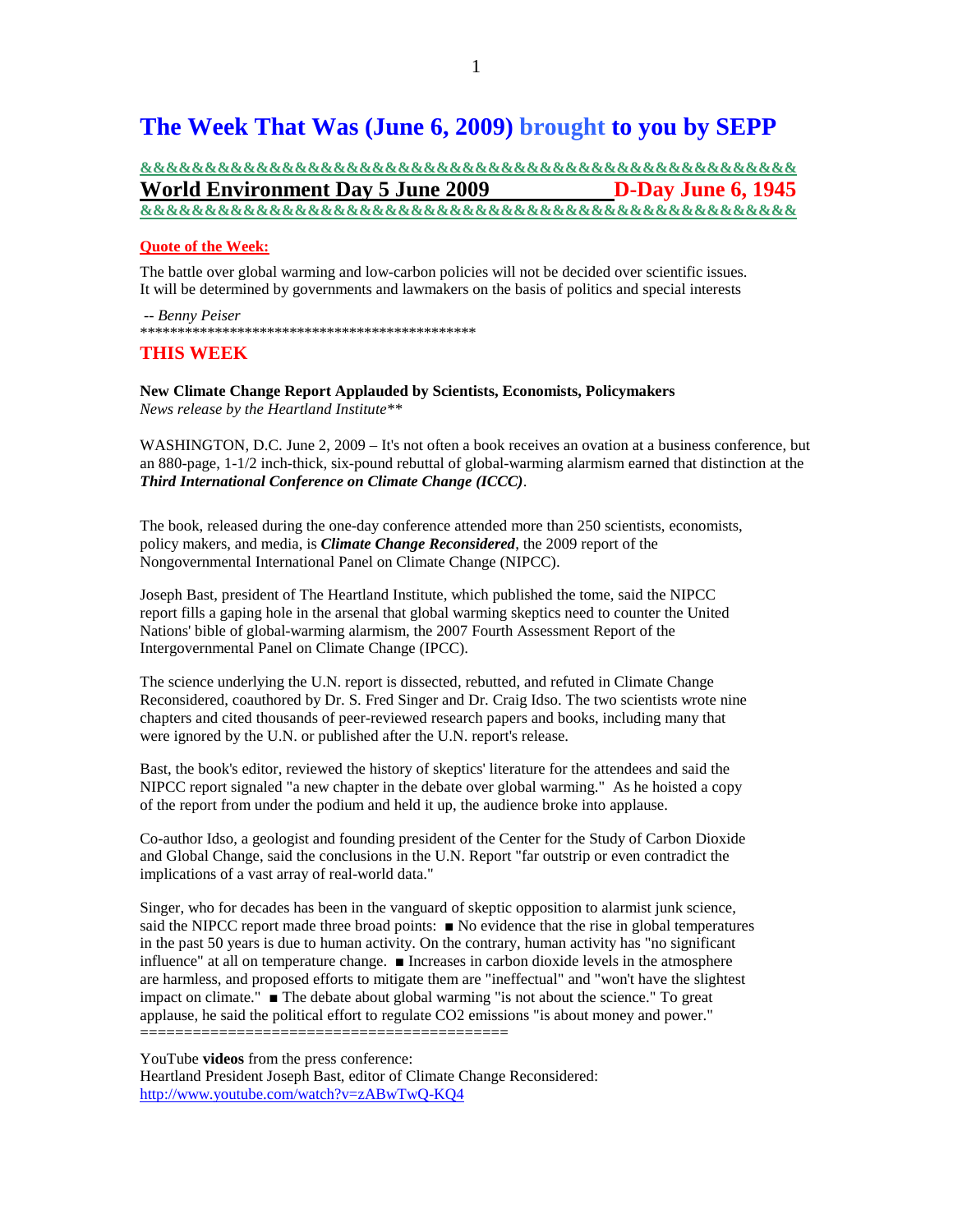Craig D. Idso Ph.D., coauthor: http://www.youtube.com/watch?v=KNZjMB1BzYo S. Fred Singer Ph.D., coauthor: http://www.youtube.com/watch?v=lEfDGn8MgJM

===========================================

\*\**The Heartland Institute is a 25-year-old nonprofit research and education organization based in Chicago and devoted to discovering, developing, and promoting free-market solutions to social and economic problems.* 

 *Climate Change Reconsidered* by Craig Idso and S. Fred Singer ISBN-13 978-1-934791-28-8 \$154 paperback perfect bound To order, call 312-377-4000 or visit www.heartland.org or www.amazon.com \*\*\*\*\*\*\*\*\*\*\*\*\*\*\*\*\*\*\*\*\*\*\*\*\*\*\*\*\*\*\*\*\*\*\*\*\*\*\*\*\*\*\*\*\*\*\*\*\*\*\*\*\*\*\*\*\*\*\*\*\*\*\*\*\*

**SEPP Science Editorial #16-2009 (6/6/09)** 

### **Why I am a Climate Realist**

*Guest column by Dr Willem de Lange, University of Waikato, NZ, 23 May 2009* 

In 1996 the United Nations Intergovernmental Panel on Climate Change's (IPCC) Second Assessment Report was released, and I was listed as one of approximately 3000 "scientists" who agreed that there was a discernable human influence on climate.

I was an invited reviewer for a chapter dealing with the economic impact of sea level rise on small island nations. In keeping with IPCC procedures, the chapter was written and reviewed in isolation from the rest of the report, and I had no input into the process after my review of the chapter draft. I was not asked if I supported the view expressed in my name, and my understanding at the time was that no evidence of a discernable human influence on global climate existed.

The chapter I reviewed dealt primarily with the economic consequences of an assumed sea level rise of 1 meter causing extensive inundation. My response was that I could not comment on the economic analysis; however, I disagreed with the initial assumptions, particularly the assumed sea level rise in the stated time period. Further, there was good evidence at the time that sea level rise would not necessarily result in flooding of small island nations, because natural processes on coral atolls were likely to raise island levels.

The IPCC Second Assessment Report assessed sea level rise by AD 2100 as being in the range 0.20-0.86 m, with a most likely value of 0.49 m (less than half the rate assumed for the economic analysis). Subsequent research has demonstrated that coral atolls and associated islands are likely to increase in elevation as sea level rises. Hence, the assumptions were invalid, and I was convinced that IPCC projections were unrealistic and exaggerated the problem.

------------------------------------------------

**MORE at NZ Centre for Political Research http://www.nzcpr.com/guest147.htm \*\*\*\*\*\*\*\*\*\*\*\*\*\*\*\*\*\*\*\*\*\*\*** 

### **1. Martin Feldstein on Cap&Trade costs**

- **2. Chances of a global climate agreement are fading rapidly**
- **3. BBC policy on Climate Change reports: Satire**
- **4. Global Warming skeptic may get French ministry post**
- **5. Ethanol's costly grocery bill**
- **6. A shock at the pump**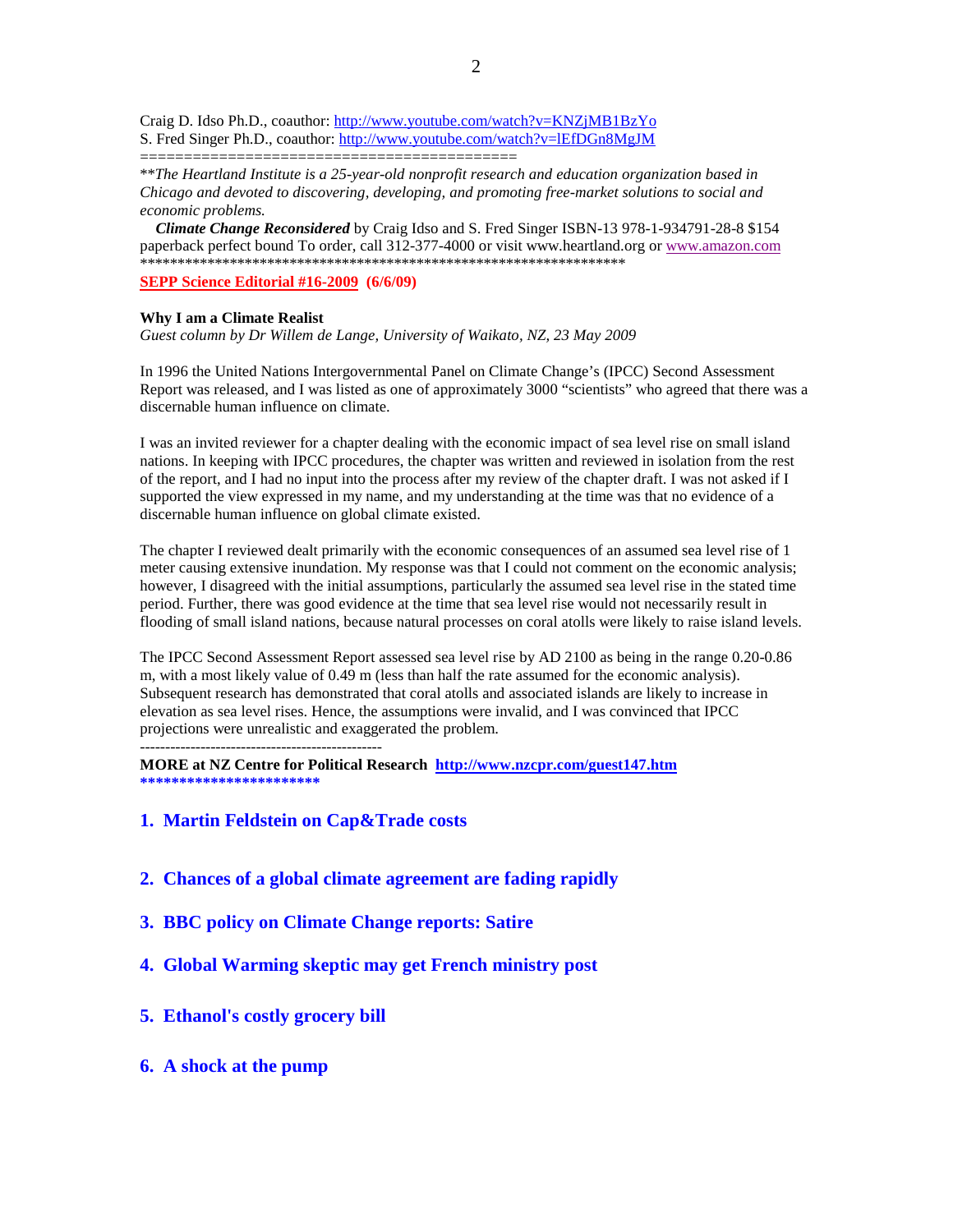### **7. Chevy Volt likely to shock Government Motors**

### **8. A statement/letter on World Environment Day 5 June 2009**

### **9. Climate change morality**

**\*\*\*\*\*\*\*\*\*\*\*\*\*\*\*\*\*\*\*\*\*\*\*\*\*\*\*\*\*\*\*\*\*\*\*\*\*\*\***

### **NEWS YOU CAN USE**

It looks like **Cap and Trade** may not make it into law this year but that does not say the movement is dead. Far from it, the discussion will continue to see how to split up the pie. The fact is that this is too lucrative a tax potential to overlook and that it will eventually happen. Many corporations are pushing it as they also see green. As for cause---destruction of the environment, who cares? This movement is only about \$\$\$: http://www.carbontax.org/blogarchives/2007/05/25/is-cap-and-trade-big-greens-dead-end-2/ \*\*\*\*\*\*\*\*\*\*\*\*\*\*\*\*\*\*\*\*\*\*\*\*\*\*\*\*\*\*\*\*\*\*\*\*\*\*\*\*\*\*\*\*\*\*\*\*\*\*\*\*\*\*\*\*\*\*\*\*\*

**Recommended: International Climate Science Coalition** (ICSC) has links to NIPCC and others: http://www.climatescienceinternational.org/

Website: *http://www.drroyspencer.com/* with several very clear explanations of topics pertaining to the current controversy over climate change and global warming. **Roy Spencer** has taken extra effort to sort out the conflicting claims about how CO2 affects the earth's temperature. \*\*\*\*\*\*\*\*\*\*\*\*\*\*\*\*\*\*\*\*\*\*\*\*\*\*\*\*\*\*\*\*\*\*\*\*\*\*\*\*\*\*

Obama's Green Delusions: The false promises of **renewable energy**. http://article.nationalreview.com/?q=MjRkNmE5ZmVmMzI4NGExMmNhYzgwYTAyODM5Y2RjYmY=

**Solar** on life support -- surviving only thanks to taxpayers and ratepayers http://www.nature.com/naturejobs/2009/090604/full/nj7247-740a.html \*\*\*\*\*\*\*\*\*\*\*\*\*\*\*\*\*\*\*\*\*\*\*\*\*\*\*\*\*\*\*\*

**VAT Means Big Government:** The evidence from Europe shows that consumption taxes, like Value Added Tax, go hand-in-hand with rising income taxes. http://online.wsj.com/article/SB124407379245683253.html#mod=djemEditorialPage \*\*\*\*\*\*\*\*\*\*\*\*\*\*\*\*\*\*\*\*\*\*\*\*\*\*\*\*\*\*\*\*\*\*\*\*\*\*\*\*

**Russia makes major shift in climate policy**: Prime Minister Vladimir Putin has called for a Russian climate-action plan that includes measures to improve energy efficiency. http://www.nature.com/news/2009/090526/full/news.2009.506.html 26 May 2009 | Nature | doi:10.1038/news.2009.506

Not a bad idea: Energy savings internally, also means more oil and gas for export. \*\*\*\*\*\*\*\*\*\*\*\*\*\*\*\*\*\*\*\*\*\*\*\*\*\*\*\*\*\*\*\*\*\*

### **UNDER THE BOTTOM LINE**

Even the BBC can be skeptic: *"The Global Humanitarian Forum, headed by former UN Secretary General Kofi Annan, released a 103-page report estimating that 'every year climate change leaves over 300,000 people dead, 325 million people seriously affected, and economic losses of US \$125 billion.' The report contains so many extrapolations derived from guesswork based on estimates inferred from unsuitable data sets that you have to ask some serious questions about the methodology."* --Richard Cable, BBC Climate Change blog, 1 June 2009 H/t CCNet

Skepticism from Andy Revkin of the NYT: *"There are significant questions about the robustness of the numbers at the heart of the new report estimating that more than 300,000 deaths are already being caused each year by global warming, with nearly twice that number possible by 2030."* http://dotearth.blogs.nytimes.com/2009/05/29/warming-and-death/?emc=eta1

===========================================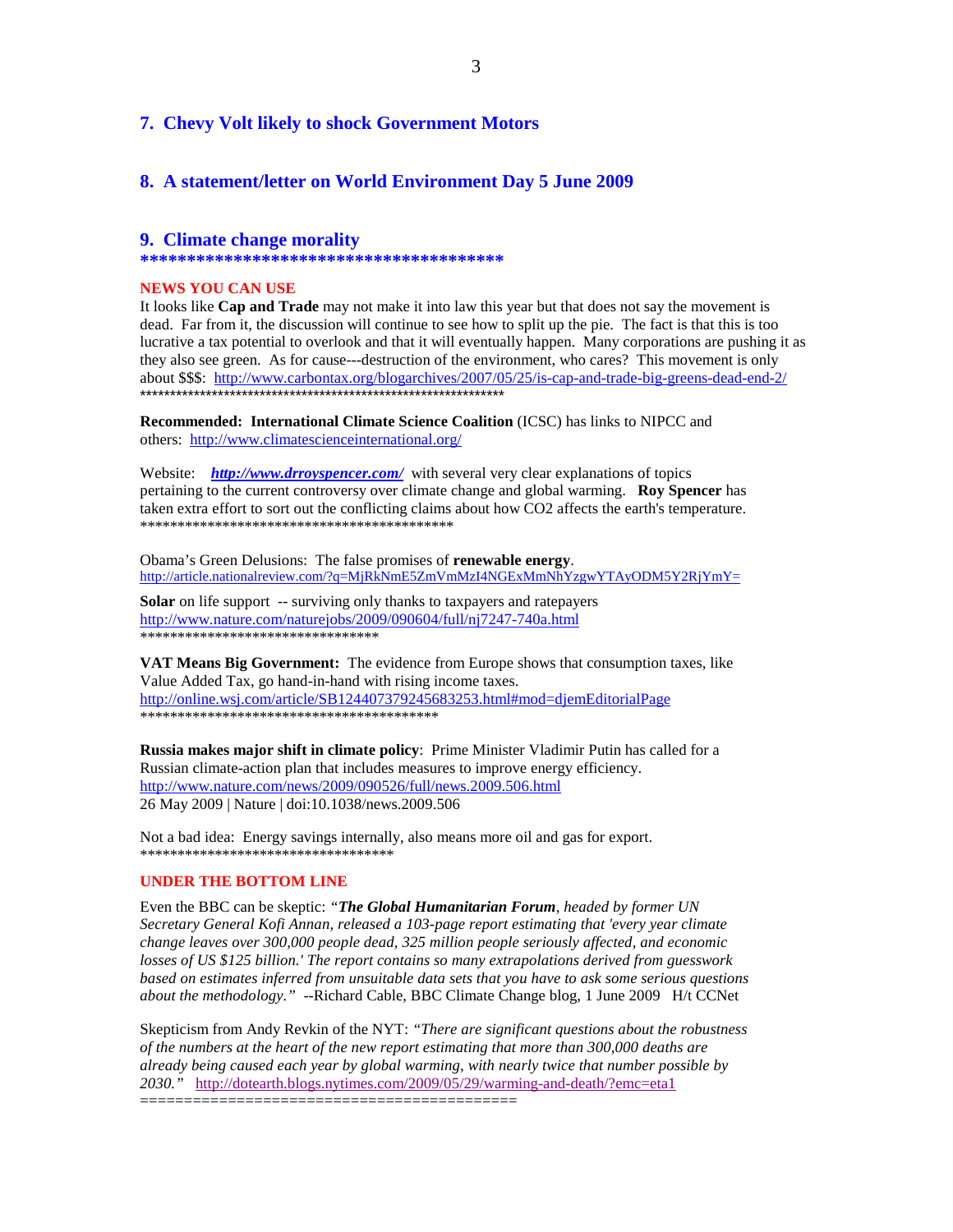Man bites dog: BBC blog makes fun of GW!! http://www.bbc.co.uk/blogs/climatechange/ \*\*\*\*\*\*\*\*\*\*\*\*\*\*\*\*\*\*\*\*\*\*\*\*\*\*\*\*\*\*\*\*\*\*\*\*\*\*\*\*\*\*\*\*\*\*\*\*\*\*\*\*\*\*

Ottawa, Canada, June 4, 2009 -http://tinyurl.com/qo4v2l **Climate forecasts** by the **MIT** Joint Program on the Science and Policy of Global Change http://globalchange.mit.edu/index.html have been blasted by scientists of the International Climate Science Coalition (ICSC) as having little connection with reality and being irrelevant to public policy http://www.climatescienceinternational.org/ \*\*\*\*\*\*\*\*\*\*\*\*\*\*\*\*\*\*\*\*\*\*\*\*\*\*\*\*\*\*\*\*\*\*\*\*\*\*\*\*

**GM's Concept Car**: The 2010 Obama-wagen: <http://www.junkscience.com/> June 3, 2009 Government Motors and CEO Barack Obama are pleased to present the first car to run on broken promises and hot air... Check out full story at <www.GreenHellBlog.com> \*\*\*\*\*\*\*\*\*\*\*\*\*\*\*\*\*\*\*\*\*\*\*\*\*\*\*\*\*\*\*\*\*\*\*\*\*\*\*\*\*\*

Congressman (and climate expert) Henry **Waxman** produced this gem worthy of George W. Bush in an interview (April 13, 2009) with Tavis Smiley on PBS: http://www.pbs.org/kcet/tavissmiley/archive/200904/20090413\_waxman.html See the video at http://torydrroy.blogspot.com/2009/06/henry-waxman.html

*"We're seeing the reality of a lot of the North Pole starting to evaporate, and we could get to a tipping point. Because if it evaporates to a certain point - they have lanes now where ships can go that couldn't ever sail through before. And if it gets to a point where it evaporates too much, there's a lot of tundra that's being held down by that ice cap."* 

# **###################################**

## **1. OPINION: THE FOLLY OF UNILATERAL CAP-AND-TRADE**

*By Martin Feldstein, The Washington Post, 1 June 2009*  <http://www.washingtonpost.com/wp-dyn/content/article/2009/05/31/AR2009053102077.html>

The Obama administration and congressional Democrats have proposed a major cap-and-trade system aimed at reducing carbon dioxide emissions. Scientists agree that CO2 emissions around the world could lead to rising temperatures with serious long-term environmental consequences. But that is not a reason to enact a U.S. cap-and-trade system until there is a global agreement on CO2 reduction. The proposed legislation would have a trivially small effect on global warming while imposing substantial costs on all American households. And to get political support in key states, the legislation would abandon the auctioning of permits in favor of giving permits to selected corporations.

The leading legislative proposal, the Waxman-Markey bill that was recently passed out of the House Energy and Commerce Committee, would reduce allowable CO2 emissions to 83 percent of the 2005 level by 2020, then gradually decrease the amount further. Under the cap-and-trade system, the federal government would limit the total volume of CO2 that U.S. companies can emit each year and would issue permits that companies would be required to have for each ton of CO2 emitted. Once issued, these permits would be tradable and could be bought and sold, establishing a market price reflecting the targeted CO2 reduction, with a tougher CO2 standard and fewer available permits leading to higher prices.

Companies would buy permits from each other as long as it is cheaper to do that than to make the technological changes needed to eliminate an equivalent amount of CO2 emissions. Companies would also pass along the cost of the permits in their prices, pushing up the relative price of CO2 intensive goods and services such as gasoline, electricity and a range of industrial products. Consumers would respond by cutting back on consumption of CO2-intensive products in favor of other goods and services. This pass-through of the permit cost in higher consumer prices is the primary way the cap-and-trade system would reduce the production of CO2 in the United States.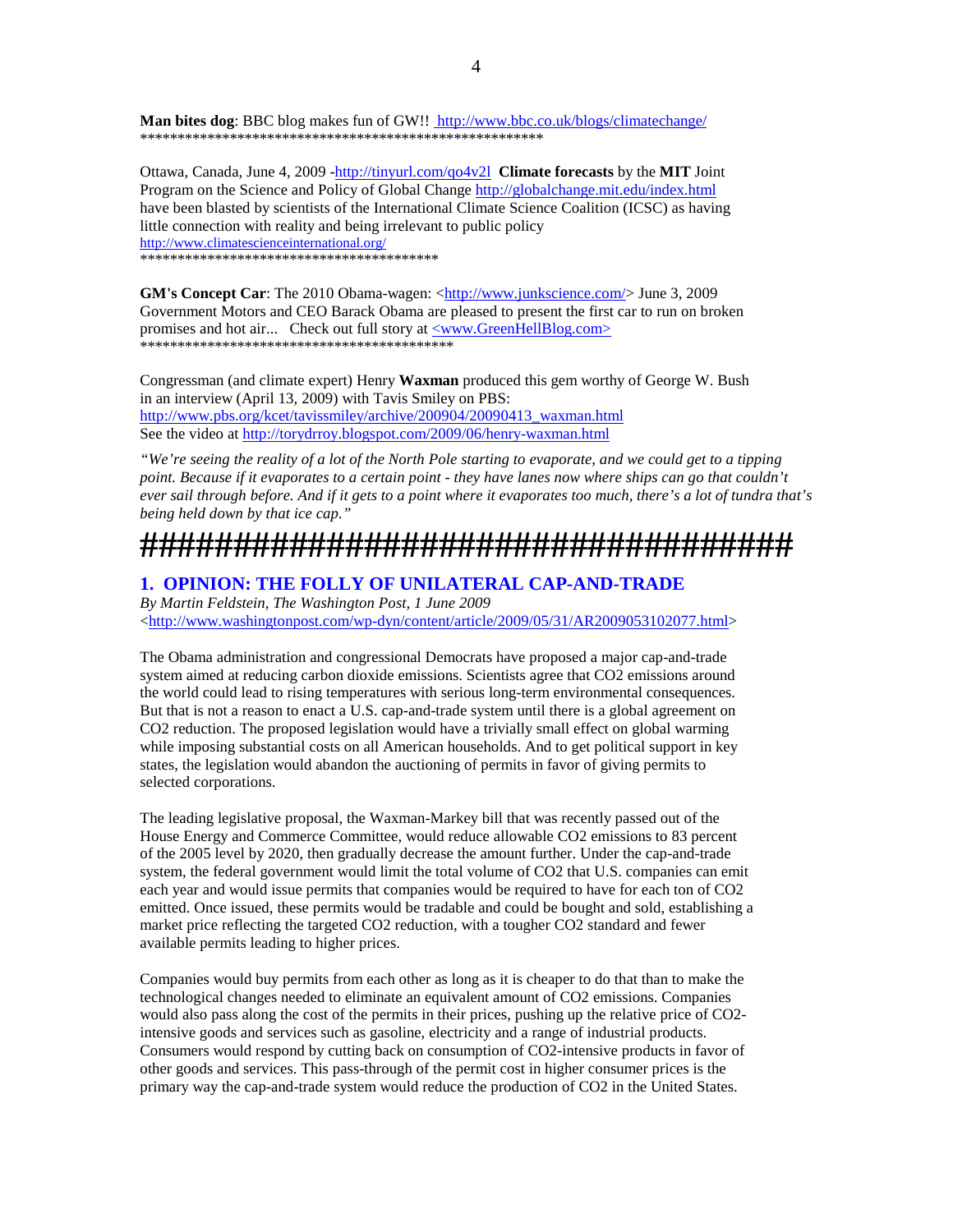The Congressional Budget Office recently estimated that the resulting increases in consumer prices needed to achieve a 15 percent CO2 reduction -- slightly less than the Waxman-Markey target -- would raise the cost of living of a typical household by \$1,600 a year. Some expert studies estimate that the cost to households could be substantially higher. The future cost to the typical household would rise significantly as the government reduces the total allowable amount of CO2.

Americans should ask themselves whether this annual tax of \$1,600-plus per family is justified by the very small resulting decline in global CO2. Since the U.S. share of global CO2 production is now less than 25 percent (and is projected to decline as China and other developing nations grow), a 15 percent fall in U.S. CO2 output would lower global CO2 output by less than 4 percent. Its impact on global warming would be virtually unnoticeable. The U.S. should wait until there is a global agreement on CO2 that includes China and India before committing to costly reductions in the United States.

The CBO estimates that the sale of the permits for a 15 percent CO2 reduction would raise revenue of about \$80 billion a year over the next decade. It is remarkable, then, that the Waxman-Markey bill would give away some 85 percent of the permits over the next 20 years to various businesses instead of selling them at auction. The price of the permits and the burden to households would be the same whether the permits are sold or given away. But by giving them away the government would not collect the revenue that could, at least in principle, be used to offset some of the higher cost to households.

The Waxman-Markey bill would give away 30 percent of the permits to local electricity distribution companies with the expectation that their regulators would require those firms to pass the benefit on to their customers. If they do this by not raising prices, there would be less CO2 reduction through lower electricity consumption. The permit price would then have to be higher to achieve more CO2 reduction on all other products. Some electricity consumers would benefit, but the cost to all other American families would be higher.

In my judgment, the proposed cap-and-trade system would be a costly policy that would penalize Americans with little effect on global warming. The proposal to give away most of the permits only makes a bad idea worse. Taxpayers and legislators should keep these things in mind before enacting any cap-and-trade system.

===========================================

*Martin Feldstein, a professor of economics at Harvard University and president emeritus of the nonprofit National Bureau of Economic Research, was chairman of the Council of Economic Advisers from 1982 to 1984.* 

=============================================

*SEPP Comment: Feldstein is basically correct. C&T is not about climate; it's about money.*  \*\*\*\*\*\*\*\*\*\*\*\*\*\*\*\*\*\*\*\*\*\*\*\*\*\*\*\*\*\*\*\*\*\*\*\*\*\*\*\*\*\*\*\*\*\*\*\*\*\*

# **2. CHANCES OF A GLOBAL CLIMATE AGREEMENT ARE FADING RAPIDLY**

*By BENNY PEISER, CCNet* 

 The battle over global warming and low-carbon policies will not be decided over scientific issues. It will be determined by governments and lawmakers on the basis of hard-nosed national and economic interests. This is where the green utopia for a low-carbon transition in the near future is likely to crash into the buffers.

As we get closer to the Copenhagen conference, the chances of a global climate agreement are fading rapidly. In fact, the probability of a Kyoto-style treaty with legally binding emissions targets are now close to zero as the gap between the developed and the developing nations has been growing ever wider.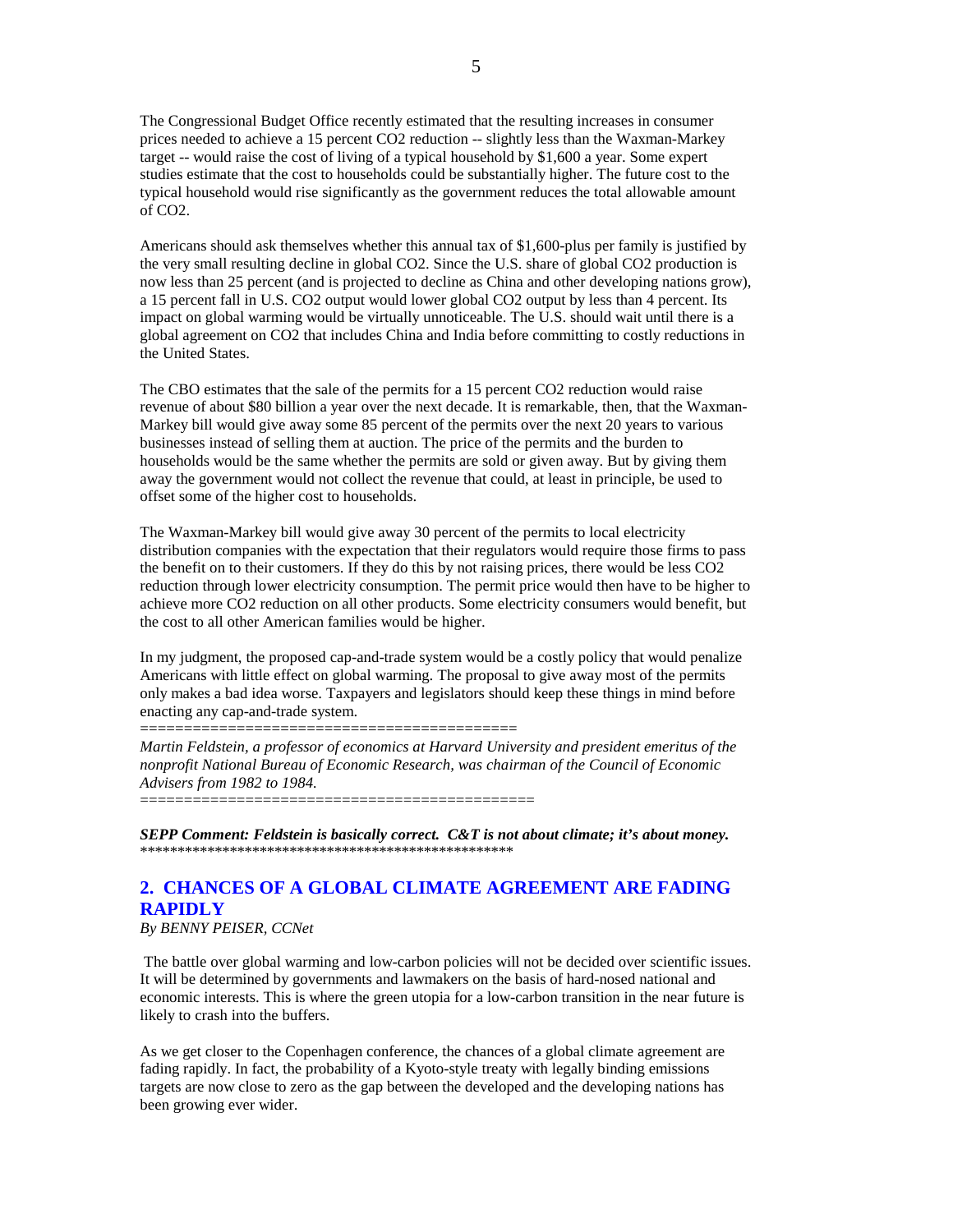The global economic crisis has rendered costly climate policies more or less untenable. It has become hugely unpopular among voters who are increasingly hostile to green taxes. The intriguing fact that the global warming trend of the late 20th century appears to have come to a halt has led to growing public scepticism about claims of impending climate catastrophe.

Carbon taxes and cap-and-trade schemes have turned into considerable liabilities for political parties and governments alike. A climate revolt among Eastern and central European countries has forced the EU to renounce its unilateral Kyoto-strategy. President Obama's administration is struggling to push its cap-and-trade bill through the US Senate because senators of his own party, the Blue Dog Democrats, are opposed to proposals they fear as being too costly and too risky.

Developing nations are demanding financial support to the tune of hundreds of billions of dollars (per year) in return for their support of a post-Kyoto climate treaty. In view of the astronomical demands made by China, India and Africa, Western governments and their voters are increasingly reluctant to agree to injurious obligations that risk weakening their economic competitiveness even further.

Perhaps the most critical factor for the growing scepticism in Europe is the vanishing strength of Europe's centre-left and green parties, whose members were once among the most forceful climate alarmists. Labour and green parties throughout Europe have lost much of their popularity and support. Today, few have remained in positions of power.

The principles of fairness, technological progress and economic growth used to stand at the heart of social democratic governments. Advancing the interests of poor and disadvantaged members of society was essential to the popular appeal of [European] social-democratic and Labour parties. The centre-left have substituted these social-democratic ideals for an environmental programme in which the rhetoric of saving the planet has taken priority over the principle of liberating the underprivileged and disadvantaged from poverty and dereliction today.

In effect, green policies are gradually pricing the working and lower-middle classes out of their comfort zone. Labour parties may sincerely believe that their utopian low-carbon plans will save the planet. But in the process they are destroying the very foundations of their political support and movement.

\*\*\*\*\*\*\*\*\*\*\*\*\*\*\*\*\*\*\*\*\*\*\*\*\*\*\*\*\*\*\*

# **3. THE UNBEARABLE NAKEDNESS OF CLIMATE CHANGE**

 $\langle$ http://omniclimate.wordpress.com/2009/05/31/explanation-for-bbc-science-news-webpagesclimate-change-policy/>

*By Maurizio Morabito, from a letter to CCNet, 31 May 2009* 

Having carefully watched the BBC "Science & Environment" news web page for several weeks now, I am inclined to identify the following as their underlying "Climate Change" reporting policy:

1. No day shall pass without at least one climate-change-related link somewhere on that page

2. Reporting on scientific articles supporting AGW will be strictly confined to a slight change of the original press release with the smallest and most inconsequential of doubt and criticism in the results

3. Whatever Prince Charles or any other environmental celebrity has to say will be considered worthy of publication

4. No such luck for anything not supporting AGW, however authoritative the source.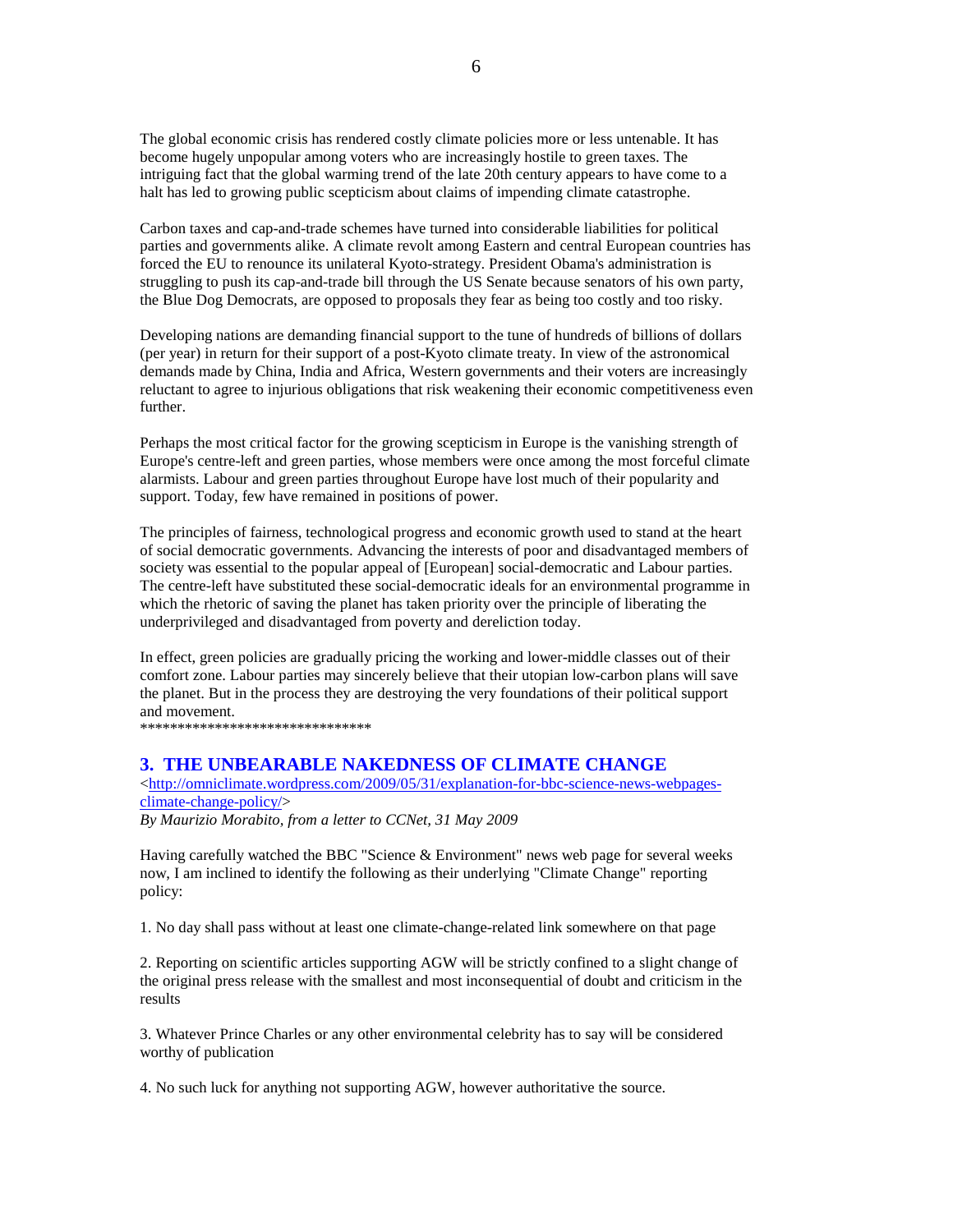5. Point 4 will not apply once a quarter or so, in order to demonstrate "balanced reporting"

6. No climate-change link will be considered too trivial to report

7. There will be links to Richard Black's blog <http://www.bbc.co.uk/blogs/thereporters/richardblack/>

8. There will be no link to the BBC's own "Climate Change - The Blog of Bloom" blog <http://www.bbc.co.uk/blogs/climatechange/>. After all, it does make fun of AGW

And so there goes my licence money at work supporting the fight against the destruction of the world by evil SUV drivers...

\*\*\*\*\*\*\*\*\*\*\*\*\*\*\*\*\*\*\*\*\*\*\*\*\*\*\*\*\*\*\*\*\*\*\*

# **4. GLOBAL WARMING SKEPTIC MAY GET FRENCH MINISTRY POST**

http://news.newsmax.com/?ZK4vYqGFR4KhmXMbSctNhEWKk3yftfU1Z

French President Nicolas Sarkozy has reportedly decided to appoint France's most outspoken global warming skeptic to head the nation's super-ministry of industry and innovation.

Dr. Claude Allegre, a former believer in manmade global warming, reversed his views in recent years and mocked climate change alarmist Al Gore's Nobel Prize as "a political gimmick."

Allegre is a former French Socialist Party leader, a member of both the French Academy of Sciences and the United States National Academy of Sciences, and the recipient of numerous scientific awards.

Twenty years ago he became one of the first scientists to warn about manmade global warming, but he now argues that the cause of climate change is "unknown."

Allegre's appointment to the high post "would send political earthquakes through Europe and the rest of the world," Climate Depot's Web site observes.

His possible appointment has drawn strong protests from environmentalists, according to the Financial Times.

Putting Allegre in charge of scientific research would be tantamount to "giving the finger" to scientists, Nicolas Hulot, France's best-known environmental activist, told the Times.

Allegre has been harsh in his attacks on global warming alarmists. "The ecology of helpless protesting has become a very lucrative business for some people," he told a French publication. He also criticized the "nonsense" in Gore's 2006 documentary "An Inconvenient Truth," calling it "scandalous" and "all politics."

Oklahoma Republican Sen. James Inhofe, Ranking Member of the Environment and Public Works Committee and Capitol Hill's leading global warming skeptic, has said in a speech on the Senate floor: "I find it ironic that a free market conservative capitalist in the U.S. Senate and a French socialist scientist both apparently agree that sound science is not what is driving this debate, but greed by those who would use this issue to line their own pockets." \*\*\*\*\*\*\*\*\*\*\*\*\*\*\*\*\*\*\*\*\*\*\*\*\*\*\*\*\*\*\*\*\*\*\*

# **5. ETHANOL'S GROCERY BILL**

The Obama Administration is pushing a big expansion in ethanol, including a mandate to increase the share of the corn-based fuel required in gasoline to 15 percent from 10 percent. Apparently no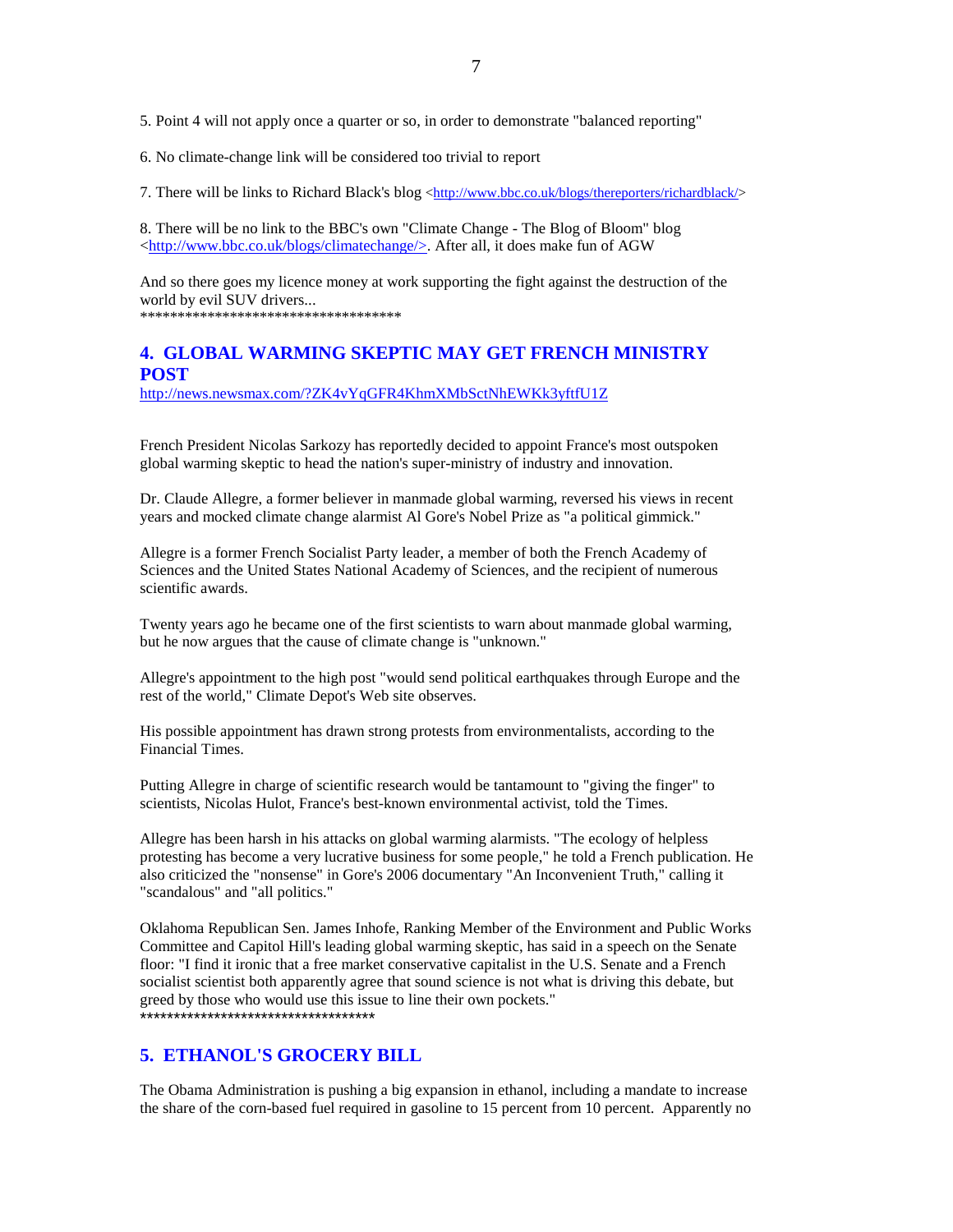one in the Administration has read a pair of new studies that expose ethanol as a bad deal for consumers with little environmental benefit, says the Wall Street Journal.

The Congressional Budget Office (CBO) reported last month that Americans pay another surcharge for ethanol in higher food prices:

o From April 2007 to April 2008, "the increased use of ethanol accounted for about 10 percent to 15 percent of the rise in food prices," because millions of acres of farmland and 3 billion bushels of corn were diverted to ethanol from food production.

o Americans spend about \$1.1 trillion a year on food, so in 2007 the ethanol subsidy cost families between \$5.5 billion and \$8.8 billion in higher grocery bills.

According to the Environmental Protection Agency (EPA), reductions in CO2 emissions from burning ethanol are minimal and negative, while the process of making ethanol requires new land from clearing forest and grasslands that would otherwise sequester carbon emissions.

"As with petroleum based fuels," the report concludes, "greenhouse gas (GHG) emissions are associated with the conversion and combustion of bio-fuels and every year they are produced, GHG emissions could be released through time if new acres are needed to produce corn or other crops for biofuels."

Both CBO and EPA find that in theory ethanol would reduce carbon emissions. However, as CBO emphasizes, "current technologies for producing cellulosic ethanol are not commercially viable."

The ethanol lobby is attempting a giant bait-and-switch: keep claiming that cellulosic ethanol is just around the corner, even as it knows the only current technology to meet federal mandates is corn ethanol, says the WSJ.

Source: Editorial, "Ethanol's Grocery Bill," Wall Street Journal, June 2, 2009. http://online.wsj.com/article/SB124389966385274413.html H/t NCPA \*\*\*\*\*\*\*\*\*\*\*\*\*\*\*\*\*\*\*\*\*\*\*\*\*\*\*\*\*\*\*\*\*\*\*\*\*\*\*\*\*\*

### **6. A SHOCK AT THE PUMP**

Rising gasoline prices are back. Millions of Americans at the end of May faced prices for regular gas averaging \$2.35 per gallon, a full 30 cents higher than the beginning of the month and nearly 60 cents more than at the start of the year. But don't expect any help from Congress. In fact, Washington is working on a bill that would raise costs further, says Ben Lieberman is a senior policy analyst at the Heritage Foundation.

The proposed American Clean Energy and Security Act of 2009 (the Waxman-Markey proposal) essentially would limit how much gasoline and other fossil fuels Americans can use. The aim is to cut emissions of carbon dioxide from energy use; yet, prices would have to rise high enough so the public would be forced to drive less and meet the ever-tightening energy rationing targets.

How high? A Heritage Foundation analysis estimates that gasoline costs will rise \$118 annually for a typical four-person household once the bill's provisions take effect in 2012:

o That's about 10 cents more per gallon, and the impact goes up as the bill demands tougher energy use restrictions each year, tacking on an additional \$1.23 to the inflation-adjusted price per gallon by 2035.

o Electricity is also hit hard; in fact, the main target of the bill is coal, which affordably provides 50 percent of America's electricity. The costs would filter down to consumers and boost electric bills by \$235 in 2012, rising to \$468 by 2035; that's a 90 percent increase over current rates.

o The bill also would cost jobs, especially in the manufacturing sector.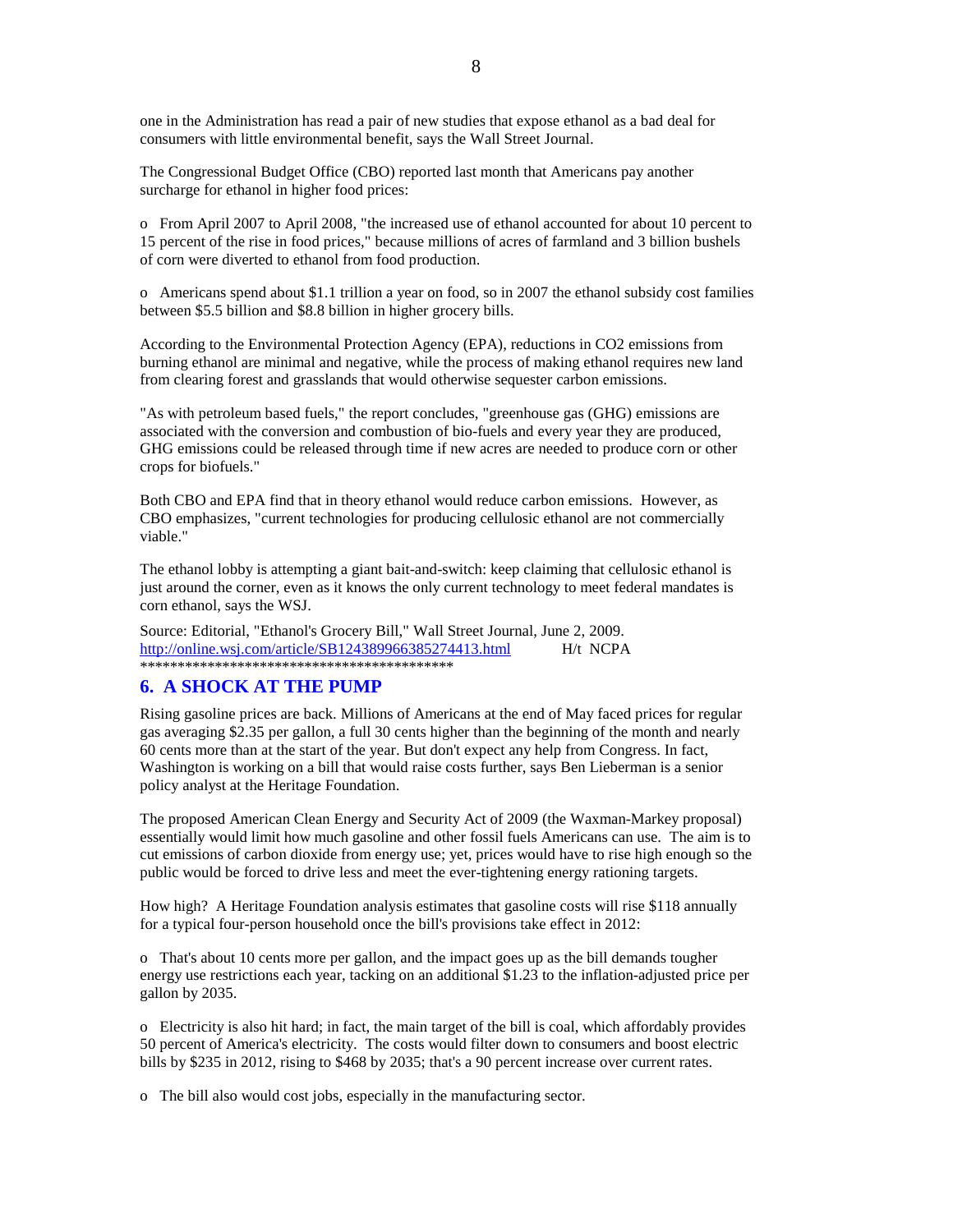Overall, this is a regressive tax that would harm the working poor the most. At the same time, it would leave a million or more people without a paycheck to deal with the higher costs.

Source: Ben Lieberman, "A shock at the pump?" Heritage Foundation, June 1, 2009. http://www.heritage.org/Press/Commentary/ed060109a.cfm H/t NCPA \*\*\*\*\*\*\*\*\*\*\*\*\*\*\*\*\*\*\*\*\*\*\*\*\*\*\*\*\*\*\*\*\*\*\*\*\*\*\*\*\*\*\*\*\*\*\*\*\*\*\*\*\*\*\*\*\*\*

### **7. CHEVY VOLT LIKELY TO SHOCK GOVERNMENT MOTORS**

*By Tom Randall, June 4, 2009 trandall@winningreen.com* 

Former General Motors management spent billions of dollars on development of "it". Environmentalists tell us "it" will save the planet. Liberal politicians, particularly the president, extol "its" virtues. But "it," the plug-in hybrid Chevy Volt, seems likely to be a car with no market.

First of all, GM says the little car's lithium battery is good for "up to" 40 miles on a full charge. "Up to" is code for ideal conditions. How much does that range go down when you turn on the heater or air conditioner, drive at high speed or on very hot or very cold "battery-draining" days? Government Motors, so far, isn't saying. Our guess is the range would decrease a lot. So, that seems to limit the car's market to major cities like Chicago. It wouldn't even make a useful commuter vehicle in a major metropolitan area where rush-hour traffic reporters talk about delays in terms of hours, not miles per hour..

In Chicago, like other big cities, most people park on the streets or in condominium parking garages; single-family garages are the exception. But, parking places on city streets have no electrical outlets. In our condo building we would need about a 375-foot extension cord to reach from 19th floor, where we live, to where our car resides on the third floor of the adjacent parking garage.

So, it would seem the Volt's most viable market isn't really viable at all.

But there are other problems.

Early indications are that the small little economy hybrid will sell in the neighborhood of \$40,000. For that kind of money, customers can get a relatively fancy set of wheels that still gets what most of us would consider acceptable mileage. A \$7,500 taxpayer subsidy cuts the price to \$32,500 still high. And, the car's big battery carries with it other problems.

First of all, it appears the battery will be so expensive that Government Motors is considering not selling it with the car but leasing the battery separately. Secondly, the lithium for the battery comes from Bolivia. So we would be trading less use of oil from unstable parts of the world for lithium from another unstable country.

When the battery loses its charge, the car has to run on its gasoline engine. When the battery goes dead, what kind of mileage will its "auxiliary" gasoline engine get? GM isn't saying but dragging around the massive, heavy battery is not conducive to good mileage.

Finally, by the time the much-delayed Volt hits the road, it is likely to face stiff competition from advanced, efficient, low-emission, conventional drive trains being developed by a number of competitors, including the only U.S. car company President Obama has not yet nationalized Ford.

Of course, Government Motors won't pay for this impending product development/marketing failure. We will. We pay all the government's bills. \*\*\*\*\*\*\*\*\*\*\*\*\*\*\*\*\*\*\*\*\*\*\*\*\*\*\*\*\*\*\*\*\*\*\*\*\*\*\*\*\*

### **8. A STATEMENT/LETTER ON WORLD ENVIRONMENT DAY**

*By Mr Viv Forbes, Chairman of the Carbon Sense Coalition.*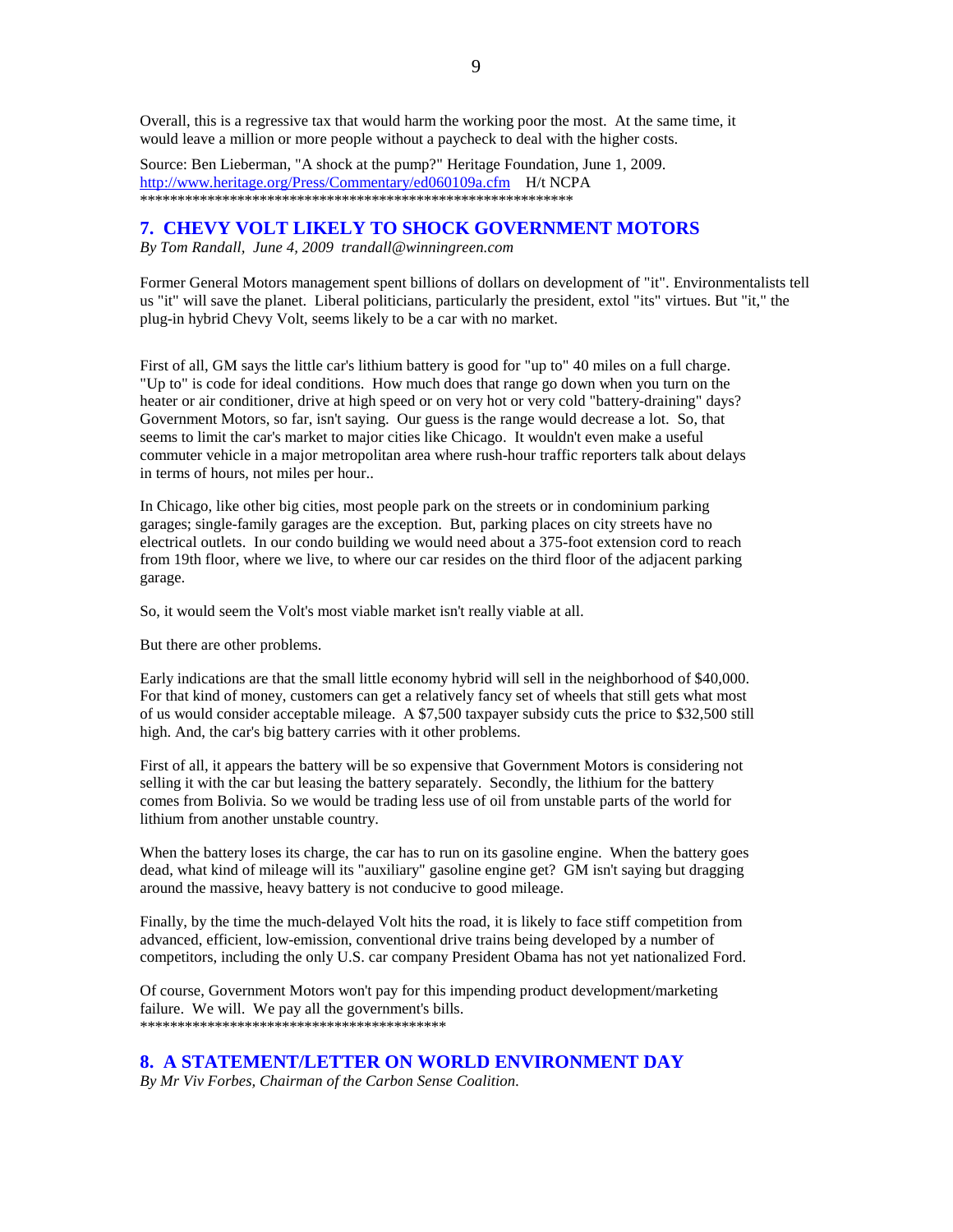If environmentalists were really concerned for the environment, they would spend time on **World Environment Day** worshipping carbon dioxide (CO2) in the atmosphere, not demonising it.

All life in the biosphere depends on the carbon cycle.

The cycle starts when plants using solar energy and photosynthesis extract carbon dioxide from the atmosphere converting it into plant sugars and proteins. In that process, plants provide food for all herbivores (and vegetarians) and also for the carnivores that live on them. Plants extract carbon from the carbon dioxide and return oxygen to the atmosphere for the use of animal life. To complete the carbon cycle, the waste products and decaying bodies of all living things return the carbon to the atmosphere. Atmospheric CO2 is the key element in the cycle of life and worthy of worship on World Environment Day.

Life on earth evolved in times when CO2 levels were about 400% higher than at present. The current level of 386 ppm is not far above the 200 ppm level at which plants stop growing because of carbon dioxide starvation. Nurserymen know this and use gas burners to increase the CO2 level in their greenhouses and plant nurseries to 1,000 ppm or more. If the atmosphere reached this level there would be massive improvement in plant growth, with benefits for the whole environment. There is no danger to humans at this level - the CO2 levels in submarines may reach 8,000 ppm without problems for humans, and our exhaled breath has about 40,000 ppm of CO2.

Warmth, increased evaporation from the oceans, increased precipitation and increased CO2 would be the magic combination for a greener planet. Burning fossil fuel adds CO2 and water to the atmosphere, and helps to return the world to the verdant conditions prevailing when our great coal deposits were formed.

However most environmentalists, in their hatred of humanity and technology, are trying to take us back to the days of the horse and sulky. They extol the simple life where a few lucky people lived in a Garden of Eden with no nasty cars, trains, planes, engines or electricity.

Our pioneering ancestors lived such a life, and one grandmother summarised the feeling of many of them on The Good Old Days when she said: "Thank God the good old days are over."

For a true story about life on a genuine green farm in the horse-and-sulky days, see: http://carbon-sense.com/2009/06/03/good-old-green-days/ \*\*\*\*\*\*\*\*\*\*\*\*\*\*\*\*\*\*\*\*\*\*\*\*\*\*\*\*\*\*\*\*\*\*\*\*\*\*\*\*

# **9. CLIMATE CHANGE MORALITY:**

**The duplicitous politics of money, power, control and corporate rent-seeking**  *By Paul Driessen* 

The climate crisis is a moral issue that requires serious debate, Al Gore proclaimed in an April 27 AlGore.com blog post.

His conversion to the Anglo-American tradition of robust debate came a mere three days after the ex-VP refused to participate in a congressional hearing with Lord Christopher Monckton, former science advisor to Prime Minister Margaret Thatcher. Republicans had invited Monckton to counter Gores testimony before the House Energy and Commerce Committee. But Gore froze like a terrified deer in headlights, and Chairman Henry Waxman told the UK climate expert he was uninvited.

Their hypocritical cowardice simply reflects a recognition that their entire energy-rationing crusade would collapse if they ever allowed real debate.

Monckton would have focused on the science. But it is morality that truly requires serious debate. Climate Armageddon claims are being used to justify malignant policies that have no rational basis.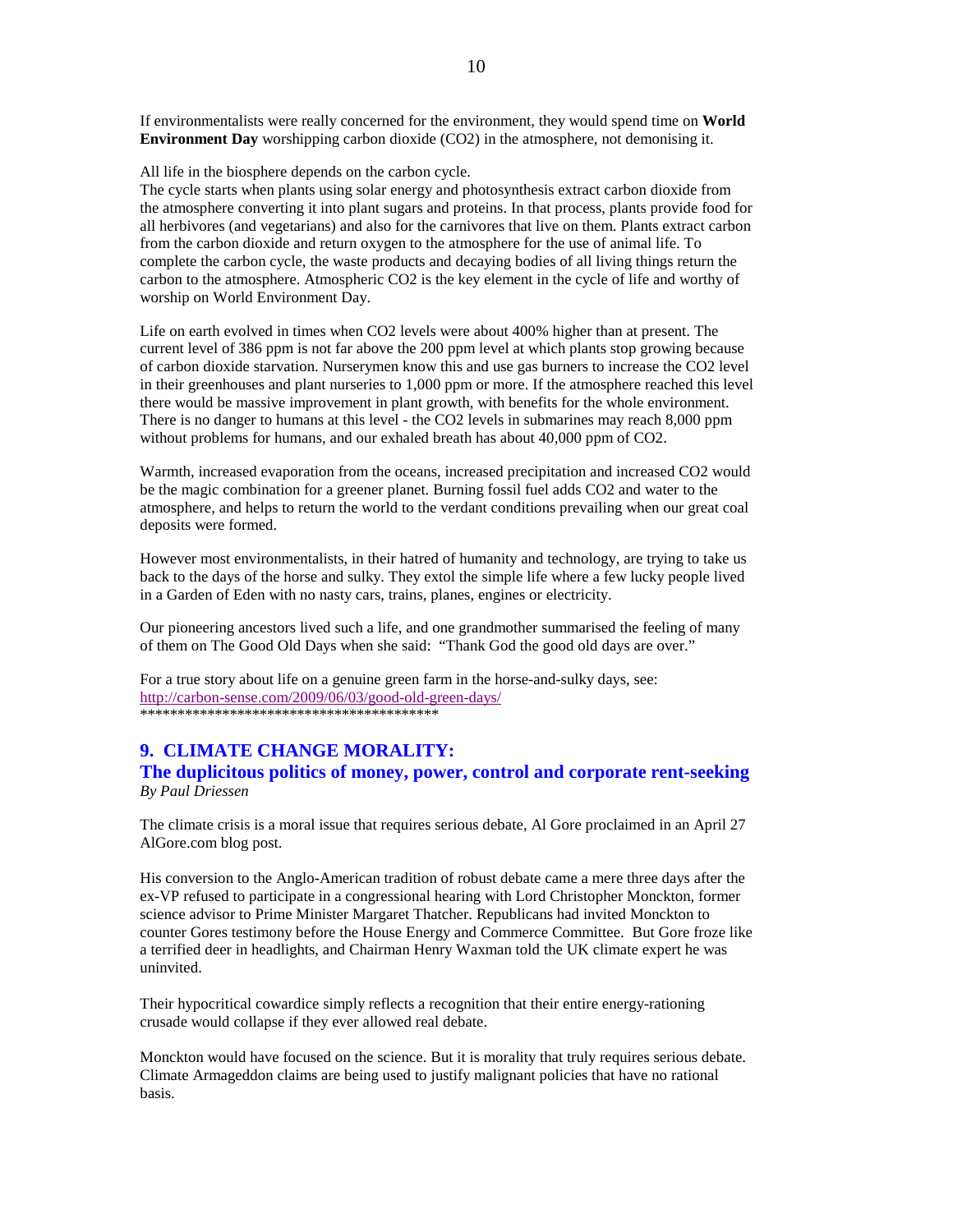Global average temperatures peaked in 1998 and since have cooled slightly, despite steadily rising CO2 levels. Except in its Western Peninsula, Antarctica is gaining ice, and Antarctic sea ice reached an all-time high in 2007. Arctic ice is seasonably normal, and in 2008 the Northern Hemisphere was covered by more snow than ever before recorded.

Scientists are hard-pressed to point to long-term state or country climate trends that differ from historic experience and can reasonably be linked to anthropogenic warming crises. Merely asserting that obesity causes warming or increased malaria and house cat populations are due to warming does not make it so.

Even more devastating to alarmist claims, long-held assumptions about the deep Atlantic countercurrent or conveyor belt below the Gulf Stream have been undermined by recent studies. Those assumptions underlie many climate models and their scary worst-case scenarios about alleged planetary crises. The models and GIGO scenarios are now even more questionable.

Yet, model results are constantly portrayed as evidence proof that immediate, drastic action is required to avert disaster. Nonsense. Climate changes and their causes are complex, our knowledge is still limited, and the inputs and assumptions are deficient.

Climate models are no more reliable than computer predictions of future Super Bowl winners and scores. Their Frankenstein scenarios are no more valid as a basis for law and policy than the special effects in The Day After Tomorrow or Jurassic Park.

Worse, even the 942-page Waxman-Markey climate bill's absurd target of a 17% reduction in US carbon dioxide emissions by 2020 and 83% by 2050 would have no detectable benefits, even if CO2 does cause climate change. Research climatologist Paul Chip Knappenberger calculates that even these draconian measures would result in global temperatures rising a mere 0.1 degrees F less by 2050 than doing nothing, mostly because Chinese and Indian emissions would quickly dwarf Americas job-killing reductions.

Meanwhile, China and South Africa want developed nations to slash carbon emissions 40% by 2020 and give poor countries \$200 billion annually, to help them cope with global warming's imagined disasters. Bolivia wants \$700 billion a year. Our children will get the bill for that, too.

None of this apparently matters to congressional leaders, Climate Action Partnership members or other professional alarmists and rent seekers. If anything, it has spurred them into even hastier action, to transform America's energy and economic system, regardless of the consequences. Waxman-Markey was approved by the E&C Committee May 21 on a mostly party-line vote.

Above all, they want to replace vile hydrocarbons with wind power. That would require \$\$\$ billions in taxpayer subsidies; hundreds of thousands of turbines, across millions of acres of scenic land, habitats and sea lanes; thousands of miles of new transmission lines and towers; and billions of tons of concrete, steel, copper and fiberglass plus raw materials and natural gas for backup generators.

Spain's experience should be cautionary, but probably won't be. According to a study by Dr. Gabriel Calzada, Spanish taxpayers spent \$754,000 for each new job in the wind turbine industry (mostly installing towering turbines) and destroyed 2.2 regular jobs for each green job, primarily because pricey renewable electricity forced companies to lay off workers, to stay in business.